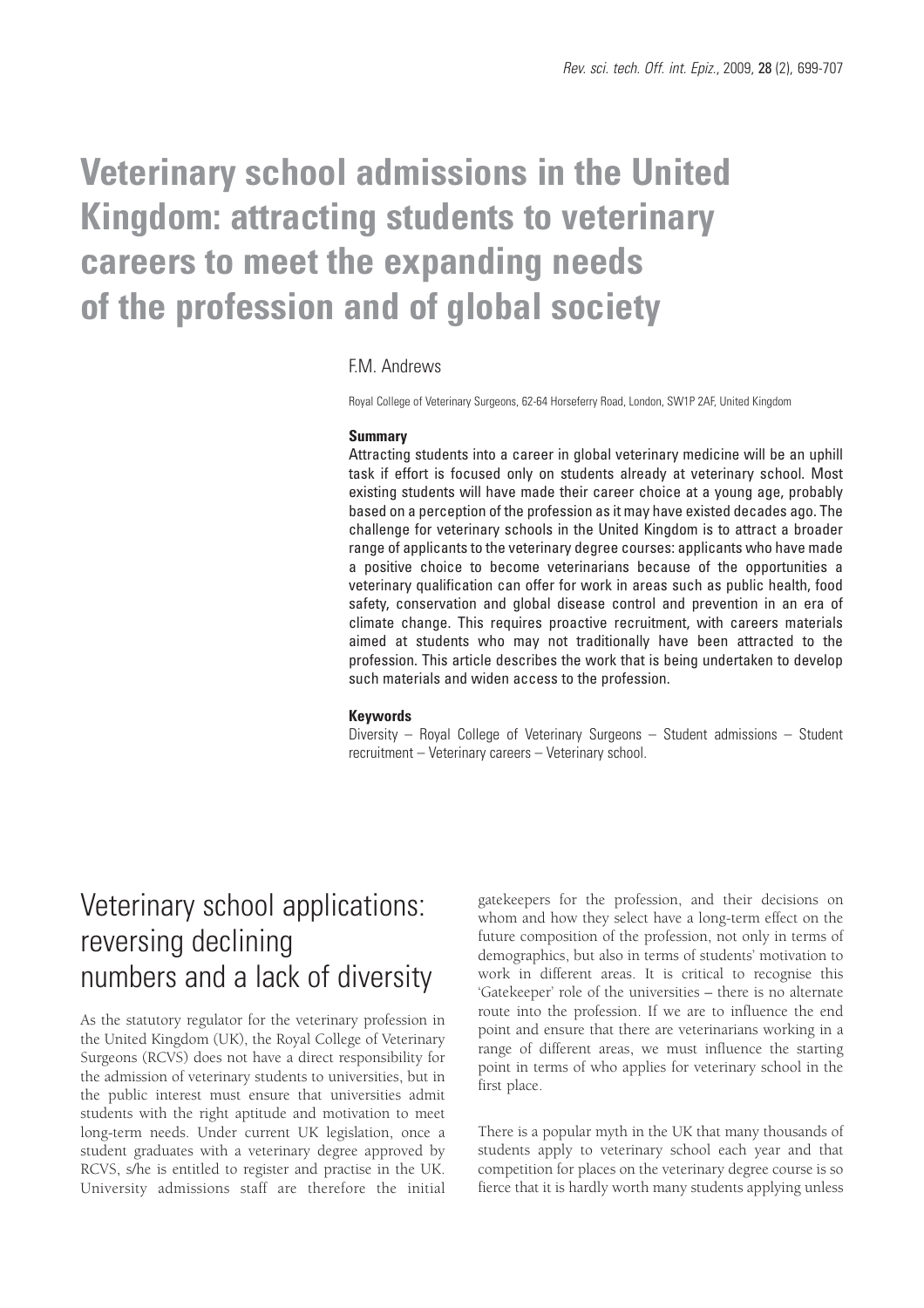they are academically exceptionally able. This myth is, unfortunately, promulgated not only by careers advisers, but also by some members of the profession. However, although it is true that admission to veterinary school does require good secondary school grades, there has been a suspicion that this myth has deterred some otherwise strong students from applying. The myth appears to have spread so widely through the British secondary school system that some students have been told by their teachers to consider other careers rather than risk rejection.

Unlike some other disciplines in the universities, veterinary schools have not needed to market themselves heavily in the past to attract applicants. Each individual veterinary school will typically receive around 1,000 good applications for about 100 places, so the picture appears bleak for the 900 applicants that they turn down, and the word has spread that the veterinary faculty is the most difficult to enter. What these individual perspectives have often overlooked is the fact that, seen at the national level, the ratio of applications to admissions in the UK is less healthy. Students can apply for up to four degree courses through the Universities and Colleges Admissions Service (UCAS), the UK's central clearing house for university applications and, in any one year, it is mostly the same set of applicants who are applying to each university. There has therefore been some concern at the low ratio of applications to admissions nationally (there are just over 800 places available across 7 veterinary schools) and concern at the narrow demographic profile from which applicants tend to be drawn.

As far as the demographics are concerned, data from UCAS covering all veterinary science and agriculture-related courses, show a very limited profile in terms of ethnicity, with 96% of applications coming from white students (94% of the students admitted are white). This compares to 60% and 67% respectively for medicine and dentistry degrees. Twenty-six per cent of applications to medicine and dentistry degrees in 2007 were from students of Asian backgrounds (and Asian students accounted for 23% of admissions), compared to 0.6% (applications and admissions) for veterinary and related agricultural courses (Table I). Furthermore, most veterinary students currently come from professional and managerial family backgrounds.

Although the number of UK veterinary degree places available has increased (855 admitted in 2007 compared to 536 admitted in 1997), the number of boys applying and gaining places has remained fairly stable, with the additional places being taken up by girls. With more university places available, the question needs to be asked: why are boys not applying in similar numbers to girls, when roughly equal numbers are gaining the appropriate secondary school qualifications to apply? For entry to the degree programme, universities typically require two grade

#### **Table I**

**Ethnic origin of students applying to veterinary science, agriculture, medicine and dentistry courses in the United Kingdom, 2007**

| <b>Ethnic</b> |                   |           | No. of                 |            |  |
|---------------|-------------------|-----------|------------------------|------------|--|
| group         | No. of applicants |           | applicants<br>accepted |            |  |
|               |                   |           |                        |            |  |
| <b>Black</b>  | 26                | $(0.6\%)$ | 24                     | $(0.6\%)$  |  |
| Mixed         | 66                | $(1.5\%)$ | 48                     | $(1.3\%)$  |  |
| Other         | 13                | $(0.3\%)$ | 10                     | $(0.3\%)$  |  |
| Unknown       | 51                | $(1.1\%)$ | 135                    | $(4\%)$ *  |  |
| White         | 4.378             | (96%)     | 3.539                  | $(93.6\%)$ |  |
| Total         | 4,561             |           | 3,780                  |            |  |

| (b) Applications and admissions to medicine and dentistry |
|-----------------------------------------------------------|
| degrees in the United Kingdom, 2007                       |

| <b>Ethnic</b><br>group | No. of applicants |         |       | No. of<br>applicants<br>accepted |  |  |
|------------------------|-------------------|---------|-------|----------------------------------|--|--|
| Asian                  | 4,634             | (26%)   | 1,867 | (23%)                            |  |  |
| Black                  | 902               | (5%)    | 200   | $(2.5\%)$                        |  |  |
| Mixed                  | 660               | (4% )   | 287   | $(3.5\%)$                        |  |  |
| Other                  | 470               | (3%)    | 158   | $(2\%)$                          |  |  |
| Unknown                | 338               | $(2\%)$ | 138   | (2%)                             |  |  |
| White                  | 10.519            | (60%)   | 5.523 | (67%)                            |  |  |
| Total                  | 17,523            |         | 8,173 |                                  |  |  |

\* Figures are based on students' own declarations of ethnic origin. Some students will state their ethnic origin when they apply but may not declare it at a later stage when the 'accept' figures are calculated, hence the apparent discrepancy in these figures Data extracted from the Universities and Colleges Admissions Service statistical online enquiry service, as at 7 July 2008, (www.ucas.co.uk)

As and one B grade at 'A' level or its Scottish equivalent, to include at least two science subjects, normally Chemistry and/or Biology. A slightly higher percentage of girls sit Biology 'A' level examinations, although more boys than girls sit Chemistry, Mathematics and Physics. Girls slightly outperform boys in terms of achieving the highest A grade. In 2007, 20,210 boys sat Chemistry 'A' level, with 31.8% achieving grade A; 20,075 girls sat Chemistry, of whom 33% achieved the A grade (3). But only 328 boys from the UK applied for veterinary places in 2007, compared to 1,338 UK girls.

In 1996, there were 1,725 applications to the UK veterinary schools, from which a total of 536 were admitted – a ratio of applications to admissions of 3.22:1. In the years that followed, the number of UK veterinary degree places increased, but applications declined to a low of 1,410 in 2005 for 739 places. The new veterinary school at the University of Nottingham opened its doors in 2006, providing a boost to the number of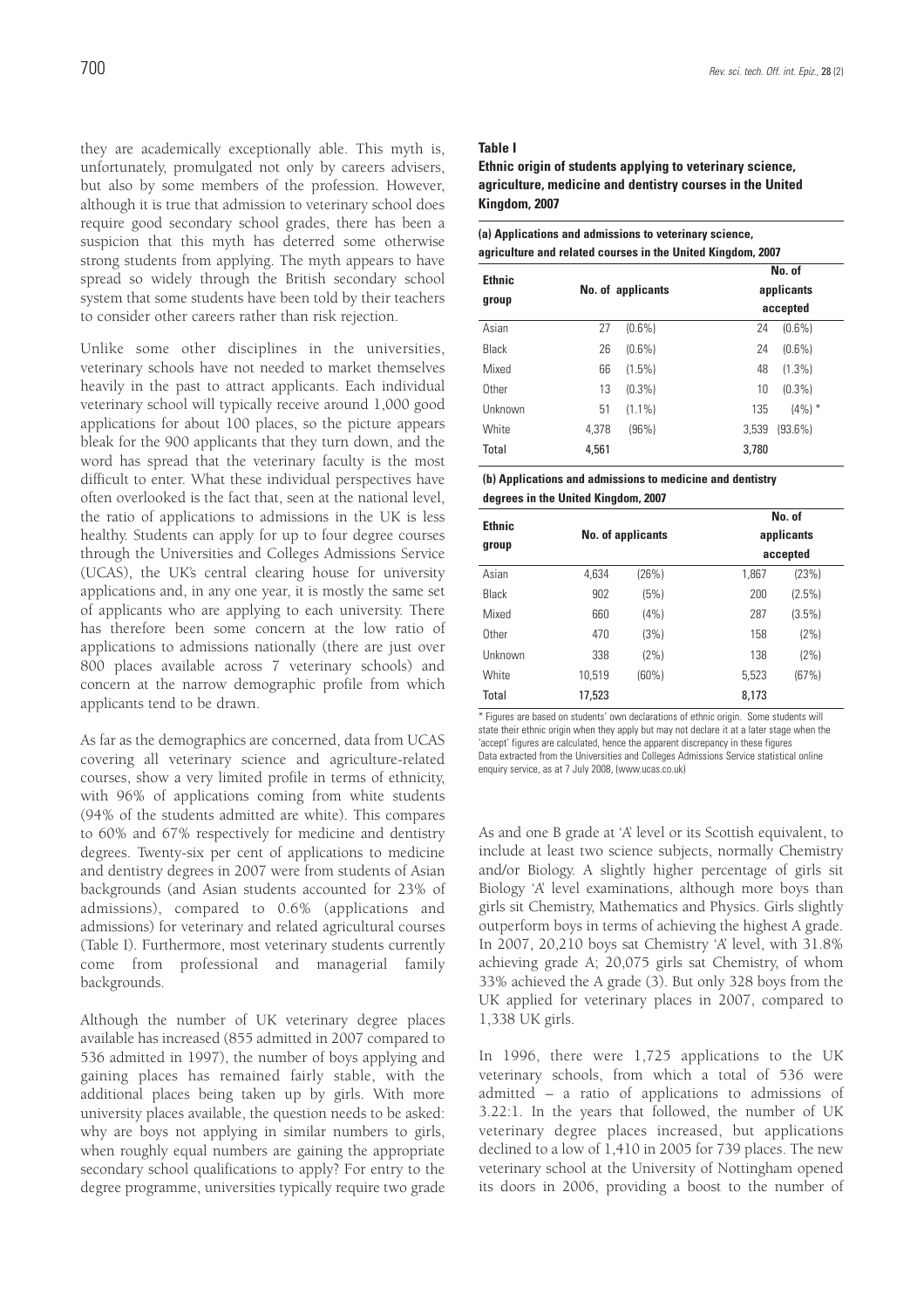veterinary places available nationally. However, in 2006 the national applications to admissions ratio dropped further to its lowest point at 1.83:1 (Table II). Applications rose slightly in 2007, perhaps stimulated by greater student awareness of the new veterinary school but, at just over 2:1, the national ratio is still low and there is no room for complacency.

Ironically, this period of declining applications coincided with major social policy initiatives from the UK government to widen participation in higher education generally, particularly from those in lower socio-economic groups, as well as from black and minority ethnic (BME) students. In 2006, a review of the funding system in England allowed universities to start charging students higher tuition fees (1). A number of professions expressed concerns that increasing tuition fees would inhibit the government's policy of widening participation and could discourage students from lower income groups from applying for professional degrees, which generally take longer to complete than standard bachelors' degrees. In response, the then Department for Education and Skills (later renamed the Department for Innovation, Universities and Skills [DIUS], and now the Department for Business Innovation and Skills [DBIS]) set up an enquiry, 'Gateways to the Professions', headed by Sir Alan Langlands to investigate access, recruitment, retention and widening participation in the professions (2). Professions taking part in the enquiry included architecture, law, teaching, engineering, chemistry, social work, accountancy, and the medical and veterinary professions.

As a result of the Langlands Report published in 2005 (4), the Government allocated £6 million over a three-year

period to support collaborative projects within these professions to investigate and start to tackle any artificial barriers to professional careers. Concerned about the narrow profile of veterinary applicants, the RCVS presented its case and secured funding for a project to develop careers information for young people to encourage a wider range of applicants to veterinary school. Funding came from two government departments: the DIUS, and the Department for Environment, Food and Rural Affairs. The RCVS provided additional funding, as did the universities of Bristol, Cambridge, Glasgow, Liverpool, London and Nottingham. The 'Gateways' project, directed by RCVS, was led by a steering group comprising representatives from each of the contributing veterinary schools, the two government departments and additional representation from the Royal Society of Chemistry and the UK's Engineering Council, which provided a useful external dimension to the project.

## Researching attitudes towards veterinary careers: why is the student profile so narrow?

Although there was anecdotal evidence about the perceived barriers to entry to the veterinary profession, no research had been done in this area to identify the problems. From existing students, it was known why students do decide to apply, but little was known about those who do not. The first phase of the project consisted of market research undertaken by the Institute of

**Table II Analysis of student applications and admissions to United Kingdom veterinary schools, 1997-2007**

| <b>Year of entry</b> | Applications <sup>(a)</sup> | <b>Total admitted (data from</b><br><b>RCVS annual reports)</b> | <b>Males</b><br>admitted | <b>Females</b><br>admitted | Males as %<br>of total admitted | <b>Ratio of applicants</b><br>to admissions | <b>Number</b><br>graduating |
|----------------------|-----------------------------|-----------------------------------------------------------------|--------------------------|----------------------------|---------------------------------|---------------------------------------------|-----------------------------|
| 1997                 | 1,725                       | 536                                                             | 162                      | 374                        | 30%                             | 3.22:1                                      | 451                         |
| 1998                 | 1,786                       | 586                                                             | 185                      | 401                        | 32%                             | 3.05:1                                      | 432                         |
| 1999                 | 1,804                       | 622                                                             | 193                      | 429                        | 31%                             | 2.90:1                                      | 460                         |
| 2000                 | 1,757                       | 602                                                             | 161                      | 441                        | 27%                             | 2.92:1                                      | 480                         |
| 2001                 | 1,613                       | 636                                                             | 167                      | 469                        | 26%                             | 2.54:1                                      | 494                         |
| 2002                 | 1,549                       | 665                                                             | 179                      | 486                        | 26%                             | 2.33:1                                      | 493                         |
| 2003                 | 1,597                       | 722                                                             | 161                      | 561                        | 22%                             | 2.21:1                                      | 498                         |
| 2004                 | 1,485                       | 729                                                             | 158                      | 571                        | 22%                             | 2.04:1                                      | 588                         |
| 2005                 | 1,440                       | 739                                                             | 162                      | 577                        | 22%                             | 1.95:1                                      | 566                         |
| 2006                 | 1,474                       | 807                                                             | 175                      | 632                        | 22%                             | 1.83:1                                      | 587                         |
| 2007                 | 1,855                       | 855                                                             | 183                      | 672                        | 21%                             | 2.17:1                                      | 650                         |
| 2008                 | 2,049                       | (b)                                                             |                          |                            |                                 |                                             |                             |

(a) Data extracted from the Universities and Colleges Admissions Service statistical online enquiry service, as at 7 July 2008, (www.ucas.co.uk)

(b) Admissions data not available at time of writing

RCVS: Royal College of Veterinary Surgeons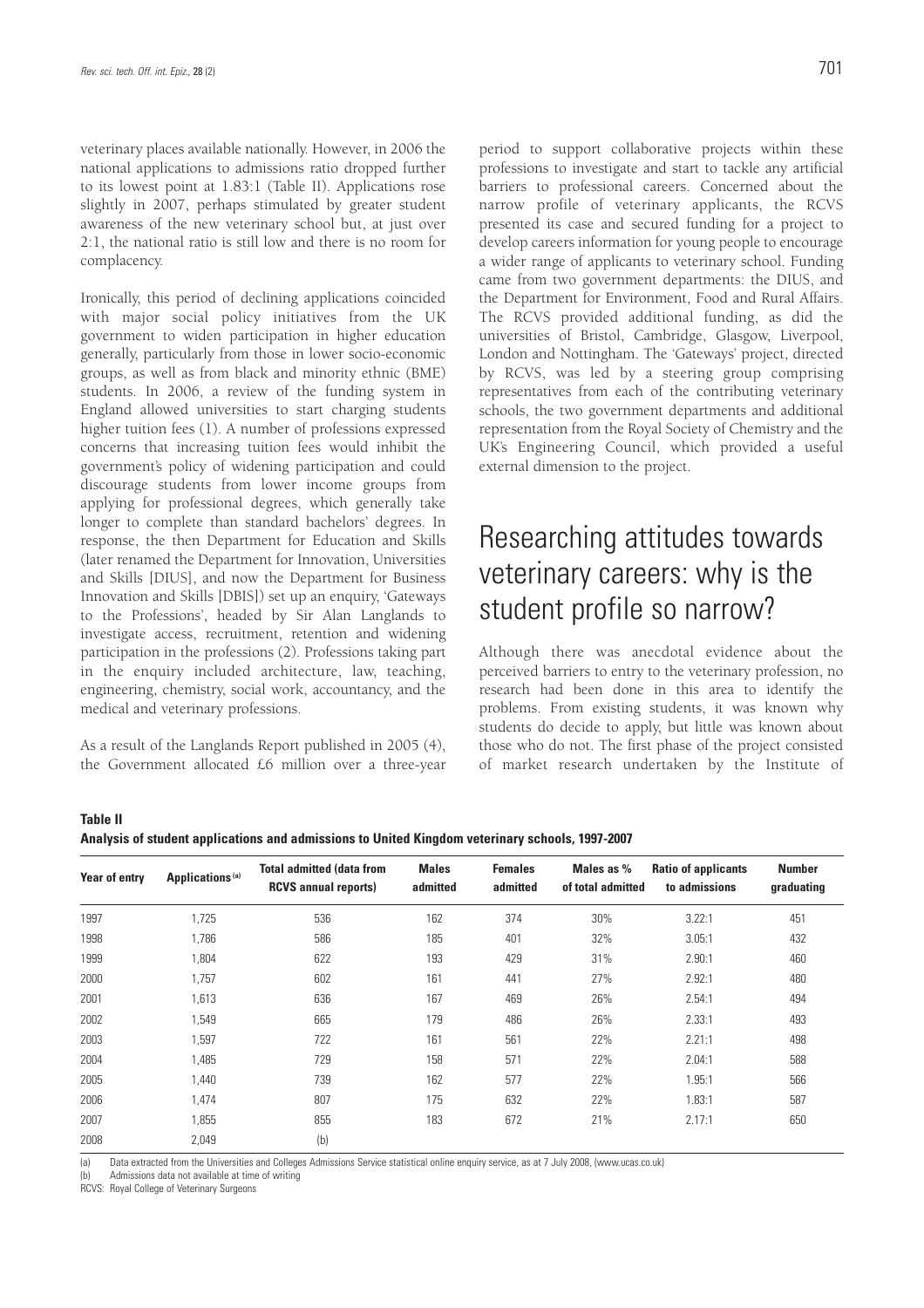Employment Studies (IES) to help pinpoint reasons for low participation, and identify messages that would need to be put across in future careers materials (6).

The aim of the IES research was to provide a picture of the following:

– students' perceptions of the veterinary profession

– the careers guidance students receive and who provides it

– how students react to information they encounter about the profession

– science teachers and careers advisers' perceptions of the veterinary profession and their views of the types of people best suited to becoming veterinary surgeons

– beliefs held by students, teachers and advisers about entry requirements for the veterinary degree

– the messages being given to prospective students by veterinary schools, for example, via prospectuses and open days.

There were several strands of activity: a review of careers websites was undertaken, including those typically used by careers teachers in schools; university websites and online prospectuses aimed at prospective students were also reviewed. Two questions relating to pupils' intentions to study science and their interest in working with animals were included in a wider national 'student omnibus' survey of secondary school students run by the market research firm Ipsos-MORI, the results of which fed into the IES final report. Fieldwork undertaken by IES included focus group interviews with pupils from different year groups, including those who had already decided to take a science subject as part of their higher level school examinations ('A' levels or Scottish Highers) as well as those in lower years who were as yet undecided about studying science. Interviews were held with science teachers and careers advisers, as well as telephone interviews with admissions tutors in the seven UK universities offering veterinary degrees.

Schools taking part in the field work were chosen from a representative sample of UK local education authorities, taking in rural, urban and mixed areas of England, Scotland, Wales and Northern Ireland. Additionally, the Ipsos-MORI survey covered 2,417 pupils aged 11 to 16, randomly selected from secondary schools across England and Wales.

Results of the Ipsos-MORI survey indicated that, with regard to ethnicity, white students (22%) were more likely to say they would definitely consider working with animals than BME students (10%). There were no major differences between responses from rural and urban areas. Given that good academic school grades in science subjects are normally a prerequisite for entry onto the veterinary degree, questions were also asked about students intentions to study science at 'A' level/Scottish Higher level. Slightly more boys than girls were intending to study science, but differences between ethnic groups were more pronounced, with 26% of BME students intending to study science, compared with only 18% of white students. Thirty-one per cent of Asian students were planning to study science at 'A' level.

### **Perceived difficulties and disadvantages of entering a veterinary course**

During the focus group interviews, students were asked to describe what they thought were the disadvantages of being a veterinarian and the reasons why they personally would not want to pursue a veterinary career. The reasons given confirmed earlier suspicions that the decision not to pursue a veterinary career was often based on misinformation. Students frequently mentioned the stiff competition for places at veterinary school (although it is no more competitive than many other popular subjects at similar universities). They also mentioned the long and difficult qualification process (the veterinary degree in the UK which leads to the licence to practise is normally five years in length, but although longer than the standard three-year bachelor degree, it is no longer than many other professional qualifications leading to a licence to practise).

Some students thought they may not find a job at the end of their studies, which was surprising, given that 99% of veterinarians in the UK are employed – one of the best employment rates of all the professions. They felt that training to be a veterinarian placed them on a 'one-track' career path, and that there would be few alternatives open to them if they did not get a job. The Steering Group found this particularly disappointing, given the wide range of career options available to veterinary graduates even if they choose not to go into traditional clinical practice. Other reasons given for not wanting to join the profession included the long working hours and intensive nature of the work, the emotional stresses, risks of being injured or infected, or simply because it was not an area of interest to them. As far as long working hours are concerned, the last workforce survey conducted by RCVS in 2006 (7) found that average working hours were declining within the profession, with those in full-time practice working an average of 42.8 h per week plus on-call duties for an average 21.6 h, compared to 48 h and 23 h respectively in 2002.

Although many of the students interviewed would not necessarily have been appropriate candidates for the profession, it was disappointing to hear that many had already discounted a veterinary career based on misinformation or lack of knowledge, despite many having an interest in animals. At one of the urban schools where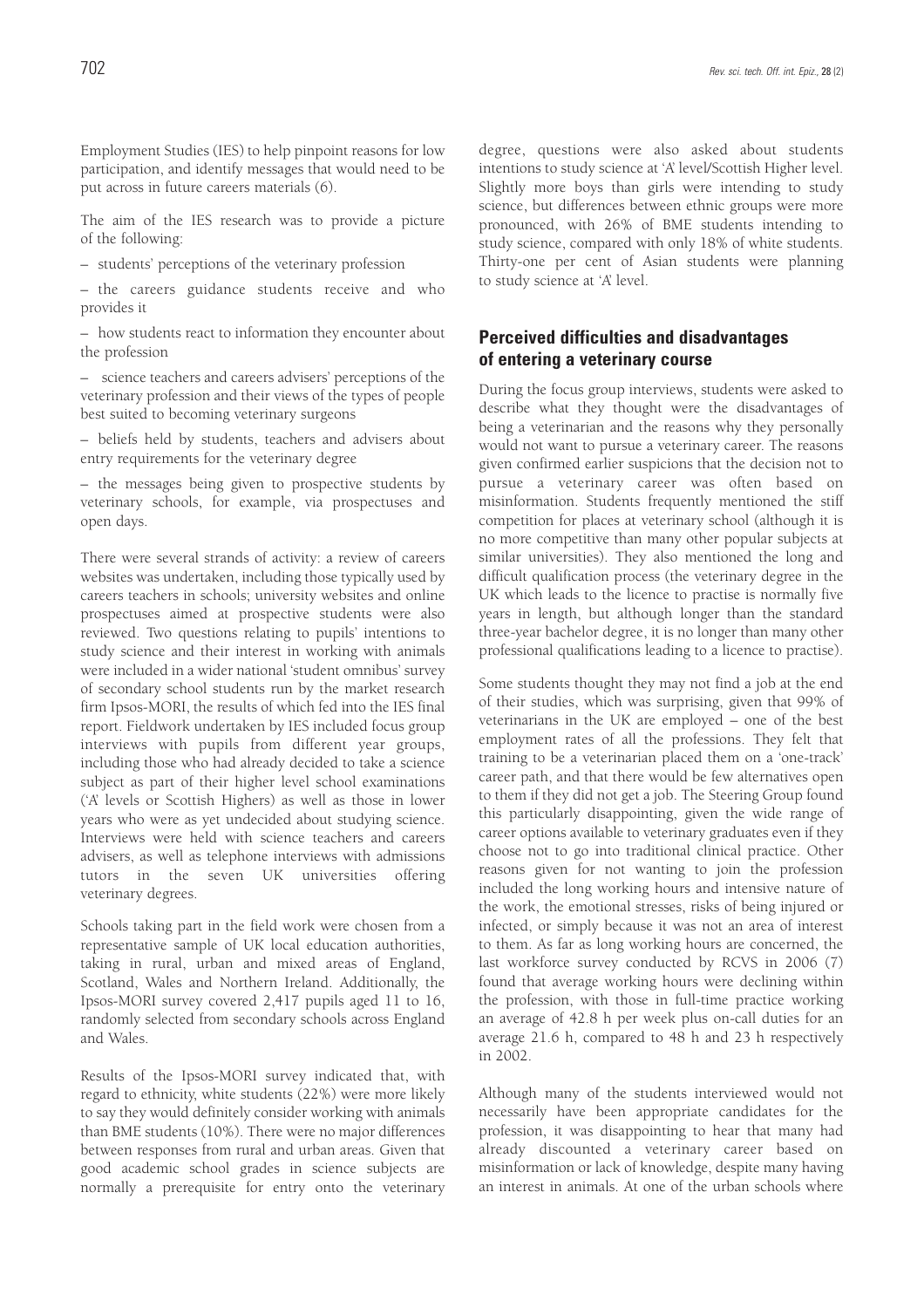most participants came from minority ethnic groups, pupils mentioned that parental expectations were high for students to enter the medical profession, but not the veterinary field.

### **Lack of information: students, teachers and careers advisers**

Desk research had already established that there was a wide range of careers materials about the profession available from a variety of sources, mostly on the web, and that, on the whole, the information available was comprehensive. It became apparent, however, that it tended to be those students who had already expressed an interest in becoming a veterinarian at an early age who had taken the initiative to seek out such material for themselves. It was a case of 'preaching to the converted'. Few printed materials about careers in the veterinary profession were available in secondary schools. Information about the veterinary degree within university prospectuses was comprehensive, but with only seven universities in the UK offering the degree, students first needed to know which prospectuses to consult. Some schools only held copies of prospectuses from local universities, not necessarily those with veterinary faculties, so it was a geographical lottery as to whether some students would ever come across information about a veterinary course.

Teachers thought there was limited opportunity to awaken students' interest in working with animals through the secondary school national curriculum. Chemistry teachers were of the view that there was little of relevance to veterinary matters in the national curriculum, and that although the 'A' level Chemistry syllabus included materials on medical drugs and biochemistry, this had a human rather than an animal focus. Biology teachers said the same, although during the discussion several mentioned topics such as animal behaviour, classification, intensive farming, agriculture and conservation, issues which could have been used as a link to talk about veterinary work. Few science teachers and advisers in secondary schools appeared to know about the role played by veterinary surgeons in global disease surveillance, food safety, biomedical research and conservation. Teachers received very few enquiries about careers in veterinary science. The Institute of Employment Studies noted that one high-achieving Irish school was 'inundated with queries about medicine and that of the 40 to 45 studying Chemistry 'A' level each year here, around 20 went on to medical schools yet only one or two to veterinary or dental schools' (6).

Advice and guidance from teachers and careers advisers in the secondary schools was at best patchy, with some being unaware of existing materials, and some perpetuating misconceived notions about the difficulties of gaining a place at university. Although good school grades are required to enter veterinary schools, these are not the only entry requirements and most university admissions tutors will still consider students who have demonstrated the right motivation even if they narrowly miss their grades. There are an increasing number of 'widening participation' schemes within universities, which seek to facilitate access by students from traditionally under-represented groups, but few school teachers and advisers appeared to be aware of the opportunities that could be open to some of their students via such routes.

## Black and minority ethnic applicants

There was some evidence from the interviews that students from BME backgrounds, particularly Asian families, were discouraged from working with animals for cultural reasons, or because being a veterinarian was not perceived as a 'proper profession', in contrast to medicine, pharmacy or dentistry. Other professions were seen as offering greater opportunities, for example, in terms of combining professional knowledge with entrepreneurship. This correlated with results from a wider research project on the experience of ethnic minorities undertaken under the DIUS 'Gateways to the Professions' forum, which found that 'some parents favoured careers such as pharmacy, accountancy and optometry because they would open up the option of setting up in business' (5). To gain a better understanding of the many issues involved, RCVS sought advice from a specialist public relations company dealing with BME communities, and a further focus group of BME students and their parents was established to explore these attitudes in more depth.

Black and minority ethnic groups make up about 7.9% (4.6 million) of the UK's population. Asians represent about 50% of the total (2.5 million), mostly from India, Bangladesh and Pakistan. Twenty-five per cent of the minority ethnic population are black African-Caribbean (0.8 million) mostly from Ghana, Nigeria, Kenya, Jamaica and Barbados, 5% are Chinese and 25% are of mixed race. These groupings mask a wealth of diversity, with over 300 languages spoken, and many different religions and cultures represented under each of the broad headings. It became apparent to the steering group that there could and should be no generalisations or assumptions made when trying to attract potential students from BME groups to the veterinary field.

Whilst there was a need for sensitivity towards different cultural traditions and an awareness of religious prohibitions concerning contact with some species, the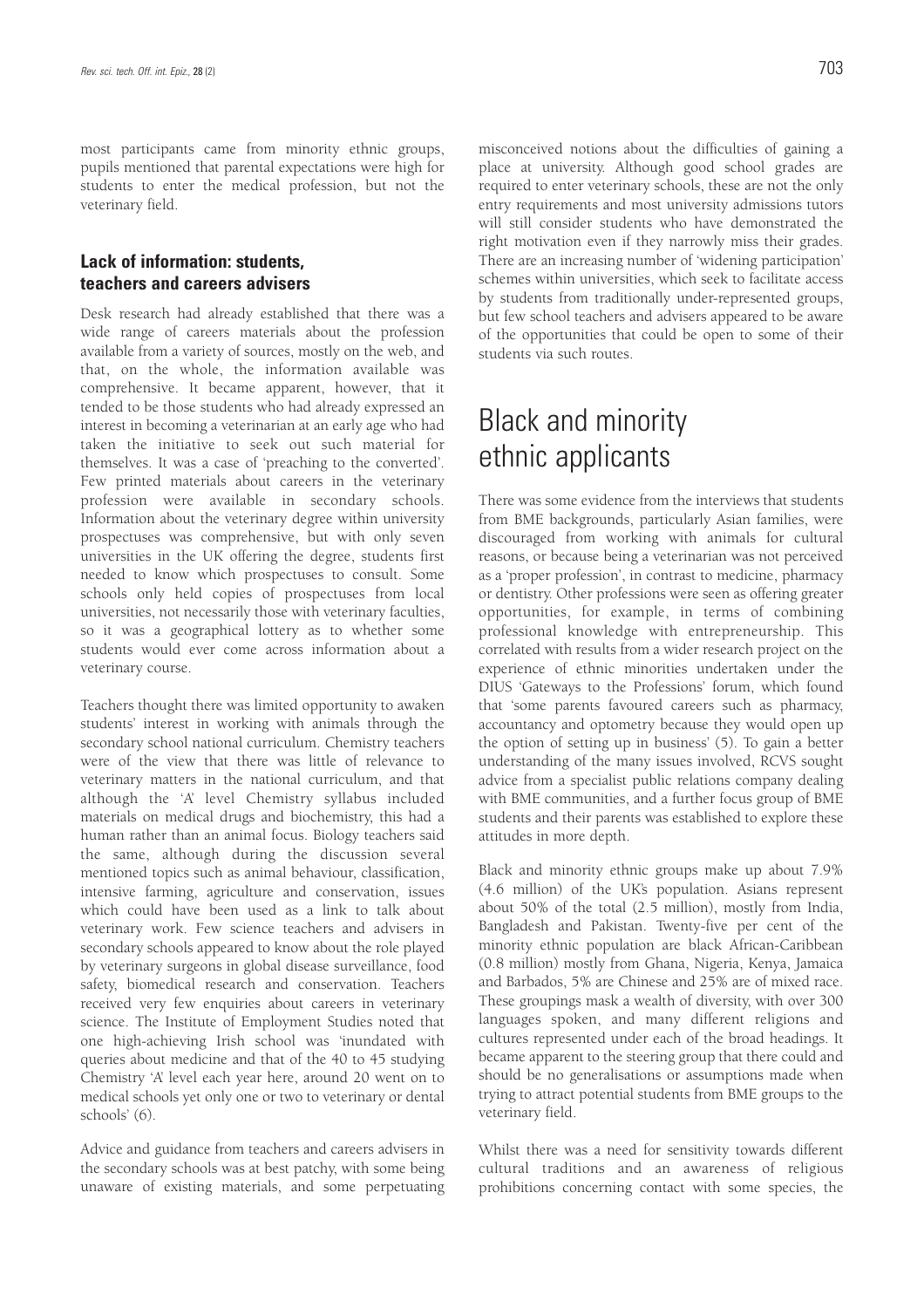consensus from BME contacts was that there was a need for openness about what the veterinary degree involved, enabling students and their parents to make informed decisions. What may be perceived as a problem within one culture would not necessarily be so for another.

The issues that needed to be addressed within careers materials aimed at BME students were:

*a)* the current lack of role models from ethnic minorities within the profession

*b)* parental (and student) lack of awareness about the medical and scientific basis of the profession

- *c)* the lack of information about:
- the financial status of the job
- the longevity or security of the career
- the personal job satisfaction possible
- the amount of work required to succeed.

After some discussion in the focus group, parents and students commented that they would indeed have been interested in a veterinary career if they had known the facts and had been aware of the many opportunities available.

## Attracting students to the profession

A workshop was held at RCVS in June 2007 to discuss the key messages that needed to be conveyed to young students and their parents, taking account of the research from IES and Ipsos-MORI. Over the following months, a set of materials – a colour brochure accompanied by a DVD – were designed in-house at RCVS and launched in London in May 2008. The theme 'Walks of Life' was chosen to emphasise that veterinarians can come from and progress to all walks of life (Fig. 1). The DVD, filmed and produced by a professional TV and video company, features a number of short video case studies aimed primarily at 14-16 year olds which can be played individually from a menu or consecutively as a single feature. Veterinarians are shown working in very different settings, showcasing their role in public health, food safety, disease surveillance and research, zoological conservation, military service and private small animal practice. Care was taken in the production of the videos (i.e. choice of images, graphics, music, and storyline), so as to ensure that the audience was not patronised, yet at the same time that the sequences would be visually appealing to young teenagers. Feedback from teenagers during the editing process led to a few changes in the final product that older adults might not have anticipated!



### **Fig. 1 'Walks of Life' logo**

To attract a more diverse range of students to the veterinary profession and increase interest in a veterinary career, the Royal College of Veterinary Medicine has developed a package of material (following the theme 'Walks of Life') designed to demonstrate the diverse career options available to veterinary graduates

The printed brochure picks up the same themes and case studies as the DVD. Additionally, an electronic version of the brochure is available online, including links to each of the short videos, which also appear on websites such as YouTube. The on-line materials can be seen on a dedicated website at www.walksoflife.org.uk. Copies of the brochure and DVD were posted to every secondary school and further education college in the UK in June 2008. The materials were made available to each contributing veterinary school to use in their contacts with schools and at careers events. Additional advertising has been taken out in the specialist BME careers press and magazines in an attempt to raise awareness and direct people to the online materials (Fig. 2). There has also been extensive coverage in the veterinary press and a mailing to veterinary practices. Given that so many veterinarians are a prime source of information for future students, it is most important that members of the profession are themselves aware of the full picture as regards career options. It will be a number of years before we can judge whether this project will have the desired effect of attracting a broader range of



#### **Fig. 2**

**Online brochure outlining possible career choices for veterinarians, produced by the Royal College of Veterinary Surgeons** 

www.walksoflife.org.uk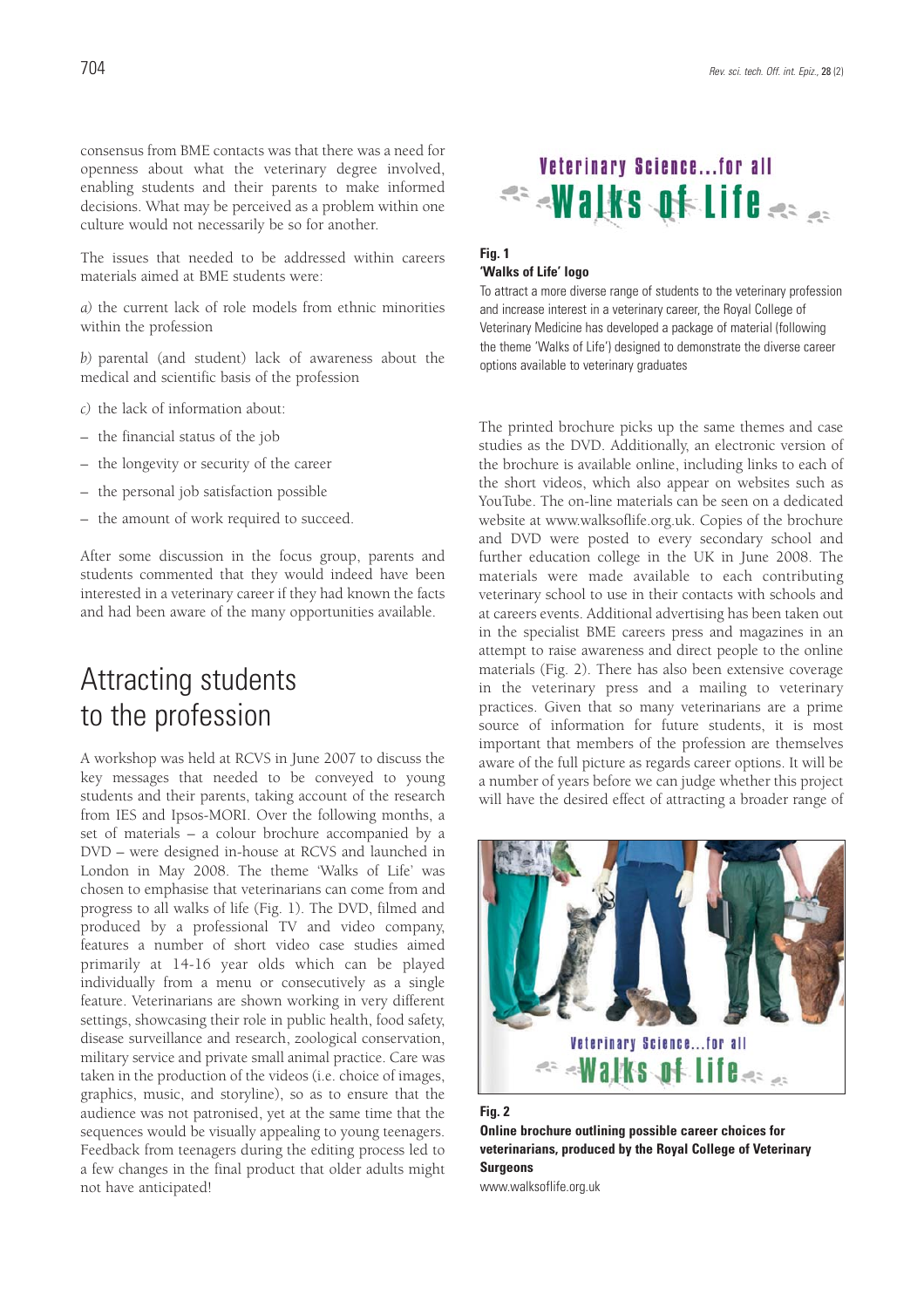applicants to the veterinary degree, but we have been encouraged by the early feedback. The website, www.walksoflife.org.uk, is exactly what is needed to generate interest from a broader range of students who we would like to see going into public health as well as other less well known areas of veterinary medicine.

## Widening participation in veterinary courses: selection and admissions procedures

Selection and admissions procedures within the veterinary schools are also changing to reflect an increased emphasis on widening participation; academic qualifications and teachers' references are not enough on their own to secure a place and indeed can be an unreliable indicator of a student's future potential. Whilst scientific aptitude is important, admissions staff must also take into account the student's suitability for the profession, which is heterogeneous in nature. Applicants who get through the first hurdle of the written application form will be interviewed and scored on their motivation and interest in veterinary science. Interviewers also consider their communication skills, previous experience with animals, initiative, organisational and team-working skills and their ability to empathise. Short practical tests may be used to assess dexterity, an animal may be brought into the room to see how the student reacts to it, group exercises may be used to test team-working skills; one school operates a 'speed dating' system comprising a series of five-minute interviews over the course of an hour, each session involving a different activity. All such processes are timeconsuming for the staff members and practitioners involved, but are undertaken with the utmost care and attention to fairness throughout. However, the challenge for the profession, which cannot be overstated, is to ensure that the right applicants are interested enough in the profession to apply in the first place.

Each of the veterinary schools has widening participation schemes and all are working with local schools and communities through outreach programmes, running summer schools, offering shadowing and mentoring programmes, and generally trying to attract a broader range of students. New routes into the veterinary degree are also emerging, enabling students who may have been disadvantaged by their secondary school experiences to prepare for entry to veterinary school by taking a foundation year, sometimes referred to as 'year zero'. Another initiative is the 'VetNet Lifelong Learning' collaboration between veterinary faculties and vocational colleges of further education, which is seeking to improve progression routes between vocational courses at subdegree level and higher education in the veterinary and other animal-related fields (see www.vetnetlln.ac.uk). VetNet, funded by the Higher Education Funding Council for England, aims to produce a qualifications map to clarify existing animal- and veterinary-related courses available across the country and develop curricula that will allow vocational learners to progress smoothly into veterinary and animal science-related degree courses.

## Conclusion

In years to come, it is hoped that these initiatives will encourage a more diverse range of students to consider careers in veterinary medicine and science, bringing in a wider array of talents to help solve the global veterinary and public health challenges that we face. The types of approaches described in this paper should be encouraged worldwide in order to improve the numbers entering international public health veterinary medicine. Coordination and collaboration between veterinary associations and universities at a national level are needed to identify and tackle the specific barriers faced locally within each country, in order that improvements can be made internationally.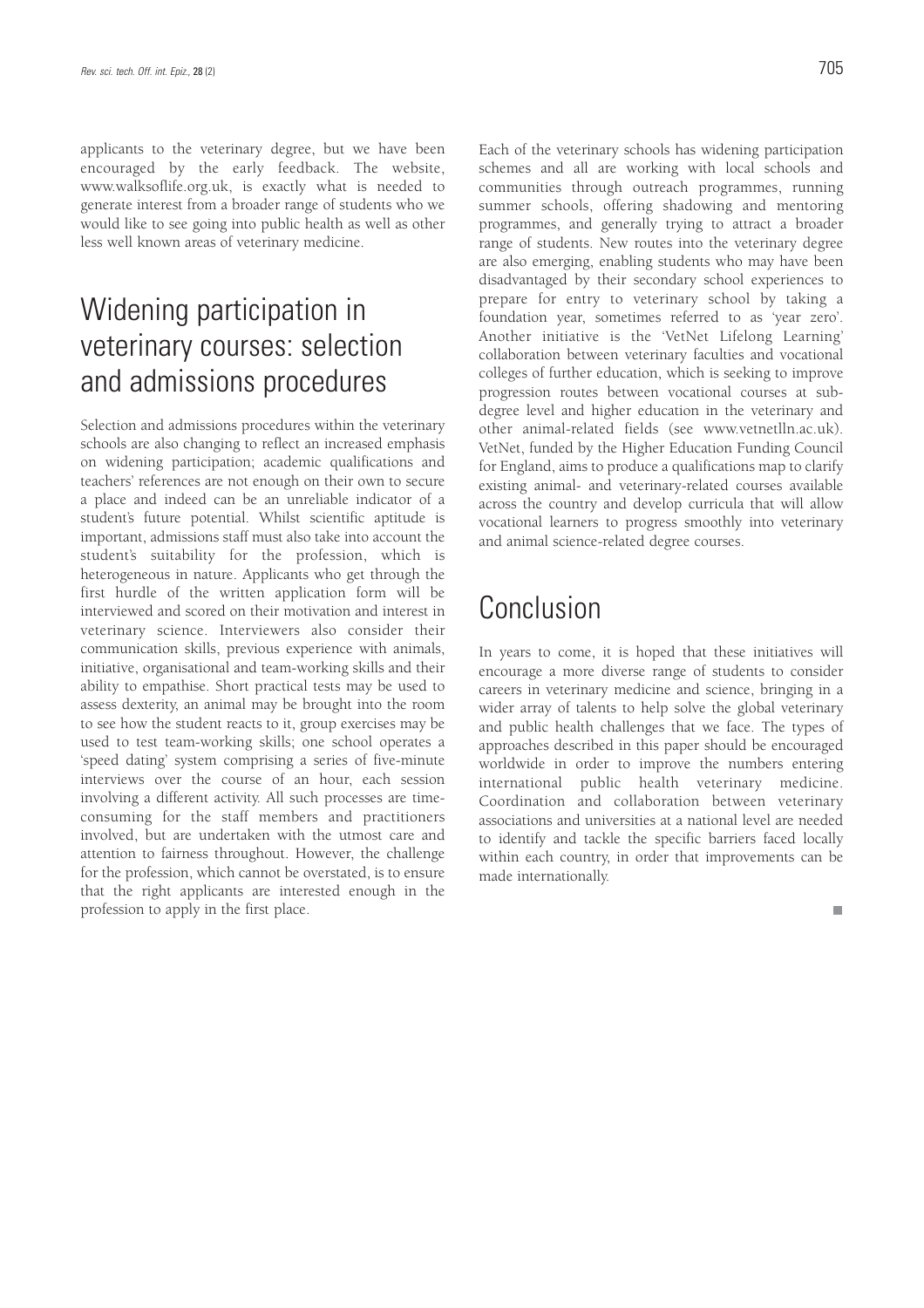### **La sélection dans les écoles vétérinaires au Royaume-Uni : attirer les étudiants vers les filières de la médecine vétérinaire qui correspondent aux nouveaux besoins de la profession et de la société**

### F.M. Andrews

#### **Résumé**

Il sera difficile d'attirer davantage d'étudiants vers les filières de la médecine vétérinaire mondiale si l'on ne s'adresse qu'à ceux déjà inscrits dans les écoles vétérinaires. Chez la plupart de ces jeunes, en effet, le choix de carrière est déjà fait depuis longtemps, sans doute motivé par une image de la profession vieille de plusieurs dizaines d'années. L'enjeu pour les écoles vétérinaires britanniques consiste à diversifier les candidats aux études vétérinaires et à s'intéresser davantage à ceux qui choisissent la profession vétérinaire en raison des possibilités offertes par le diplôme de médecine vétérinaire dans des domaines comme la santé publique, la sécurité sanitaire des aliments, la protection de la nature, ainsi que la prévention et le contrôle des maladies à l'échelle mondiale dans le contexte du changement climatique. Pour cela, il est nécessaire d'engager une démarche de sélection active et de recourir à des matériels d'orientation permettant de cibler des candidats au-delà des profils traditionnels de la vocation vétérinaire. L'auteur décrit les efforts entrepris pour concevoir ces outils et pour faciliter l'accès à la profession.

#### **Mots-clés**

Carrière vétérinaire – Diversité – École vétérinaire – Recrutement des étudiants – Royal College of Veterinary Surgeons – Sélection des étudiants.

**La admisión en las facultades de veterinaria del Reino Unido, o cómo alentar a los estudiantes a cursar estudios veterinarios para satisfacer las crecientes necesidades de la profesión y de la sociedad mundial** 

### F.M. Andrews

#### **Resumen**

Atraer a los estudiantes para que emprendan una carrera de medicina veterinaria de dimensión mundial resultará una tarea muy ardua si los esfuerzos se concentran únicamente en los estudiantes que ya están cursando estudios veterinarios. La mayoría de los alumnos actuales habrán elegido la carrera a una edad temprana, seguramente basándose en una idea de la profesión que corresponde a lo que podría haber sido varios decenios atrás. La dificultad para las facultades de veterinaria del Reino Unido estriba en atraer a un conjunto más diverso de candidatos al título, personas que hayan elegido a conciencia los